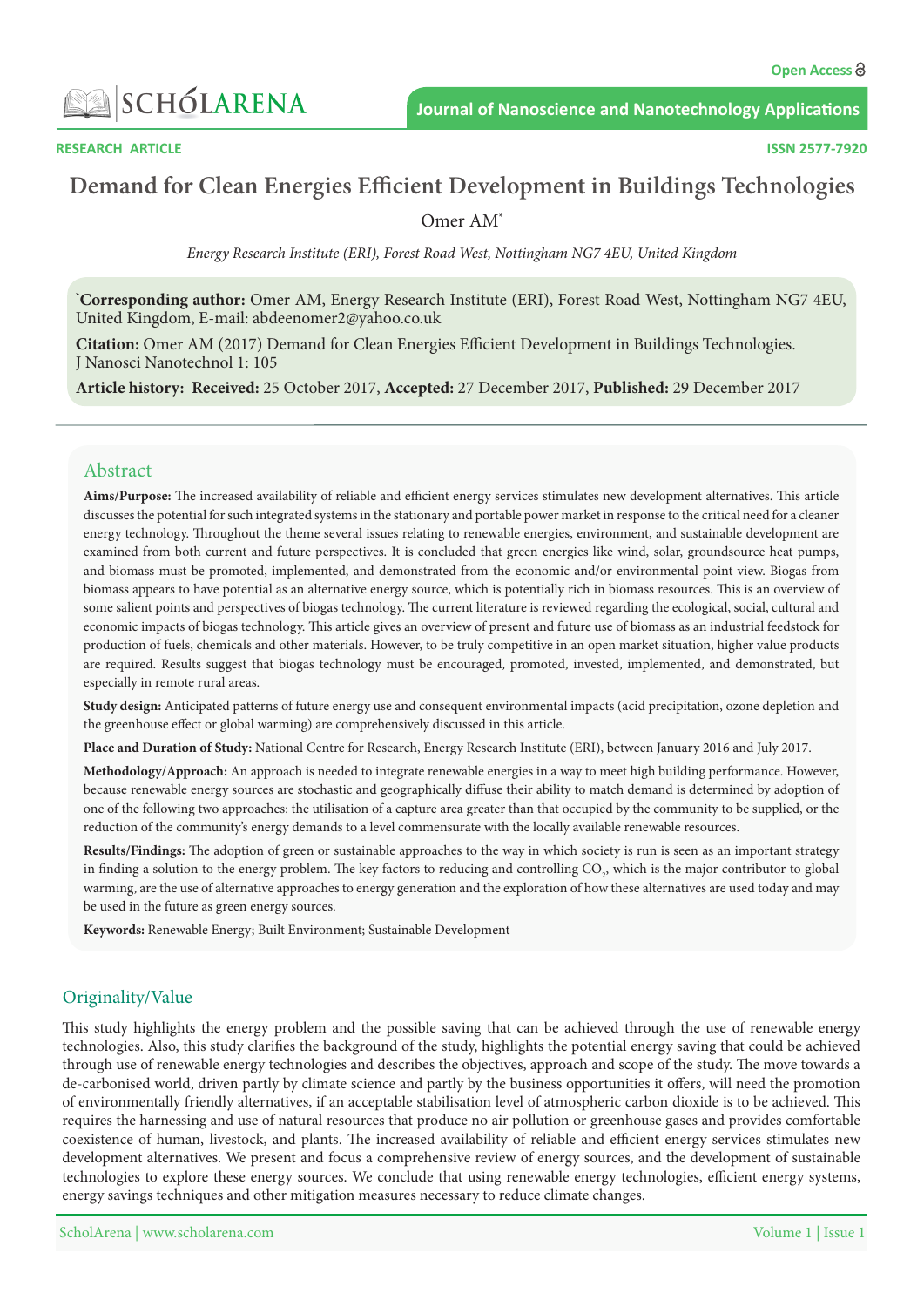# Introduction

Over millions of years ago, plants have covered the earth converting the energy of sunlight into living plants and animals, some of which was buried in the depths of the earth to produce deposits of coal, oil and natural gas [1-3]. The past few decades, however, have experienced many valuable uses for these complex chemical substances and manufacturing from them plastics, textiles, fertiliser and the various end products of the petrochemical industry. Indeed, each decade sees increasing uses for these products. Coal, oil and gas, which will certainly be of great value to future generations, as they are to ours, are however non-renewable natural resources. The rapid depletion of these non-renewable fossil resources need not continue [4]. This is particularly true now as it is, or soon will be, technically and economically feasible to supply all of man's needs from the most abundant energy source of all, the sun. The sunlight is not only inexhaustible, but, moreover, it is the only energy source, which is completely non-polluting [5].

Industry's use of fossil fuels has been largely blamed for warming the climate. When coal, gas and oil are burnt, they release harmful gases, which trap heat in the atmosphere and cause global warming. However, there had been an ongoing debate on this subject, as scientists have struggled to distinguish between changes, which are human induced, and those, which could be put down to natural climate variability. Notably, human activities that emit carbon dioxide  $(CO_2)$ , the most significant contributor to potential climate change, occur primarily from fossil fuel production. Consequently, efforts to control CO<sub>2</sub> emissions could have serious, negative consequences for economic growth, employment, investment, trade and the standard of living of individuals everywhere [5].

The energy conservation scenarios include rational use of energy policies in all economy sectors and use of combined heat and power systems, which are able to add to energy savings from the autonomous power plants. Electricity from renewable energy sources is by definition the environmental green product. Hence, a renewable energy certificate system is an essential basis for all policy systems, independent of the renewable energy support scheme. It is, therefore, important that all parties involved support the renewable energy certificate system in place. Existing renewable energy technologies (RETs) could play a significant mitigating role, but the economic and political climate will have to change first. Climate change is real. It is happening now, and GHGs produced by human activities are significantly contributing to it. The predicted global temperature increase of between 1.5 and 4.5 °C could lead to potentially catastrophic environmental impacts. These include sea level rise, increased frequency of extreme weather events, floods, droughts, disease migration from various places and possible stalling of the Gulf Stream. This has led scientists to argue that climate change issues are not ones that politicians can afford to ignore, and policy makers tend to agree [6]. However, reaching international agreements on climate change policies is no trivial task.

Renewable energy is the term used to describe a wide range of naturally occurring, replenishing energy sources. The use of renewable energy sources and the rational use of energy are the fundamental inputs for any responsible energy policy. The energy sector is encountering difficulties because increased production and consumption levels entail higher levels of pollution and eventually climate change, with possibly disastrous consequences. Moreover, it is important to secure energy at an acceptable cost in order to avoid negative impacts on economic growth. On the technological side, renewables have an obvious role to play. In general, there is no problem in terms of the technical potential of renewables to deliver energy. Moreover, there are very good opportunities for RETs to play an important role in reducing emissions of GHGs into the atmosphere, certainly far more than have been exploited so far. However, there are still some technical issues to address in order to cope with the intermittency of some renewables, particularly wind and solar. Yet, the biggest problem with relying on renewables to deliver the necessary cuts in GHG emissions is more to do with politics and policy issues than with technical ones [6]. The single most important step governments could take to promote and increase the use of renewables is to improve access for renewables to the energy market. This access to the market would need to be under favourable conditions and, possibly, under favourable economic rates as well. One move that could help, or at least justify, better market access would be to acknowledge that there are environmental costs associated with other energy supply options and that these costs are not currently internalised within the market price of electricity or fuels. This could make a significant difference, particularly if appropriate subsidies were applied to renewable energy in recognition of the environmental benefits it offers. Similarly, cutting energy consumption through end-use efficiency is absolutely essential. This suggests that issues of end-use consumption of energy will have to come into the discussion in the foreseeable future.

# Methodology

An approach is needed to integrate renewable energies in a way to meet high building performance. However, because renewable energy sources are stochastic and geographically diffuse their ability to match demand is determined by adoption of one of the following two approaches: the utilisation of a capture area greater than that occupied by the community to be supplied, or the reduction of the community's energy demands to a level commensurate with the locally available renewable resources.

# Combined Heat and Power (CHP)

District Heating (DH), also known as community heating can be a key factor to achieve energy savings, reduce  $\mathrm{CO}_2$  emissions and at the same time provide consumers with a high quality heat supply at a competitive price. Generally, DH should only be considered for areas where the heat density is sufficiently high to make DH economical. In countries like Denmark for example, DH may today be economical even to new developments with lower density areas, due to the high level of taxation on oil and gas fuels combined with the efficient production of DH [7].

Most of the heat used for DH can be produced by large CHP plants (gas-fired combined cycle plants using natural gas, biomass,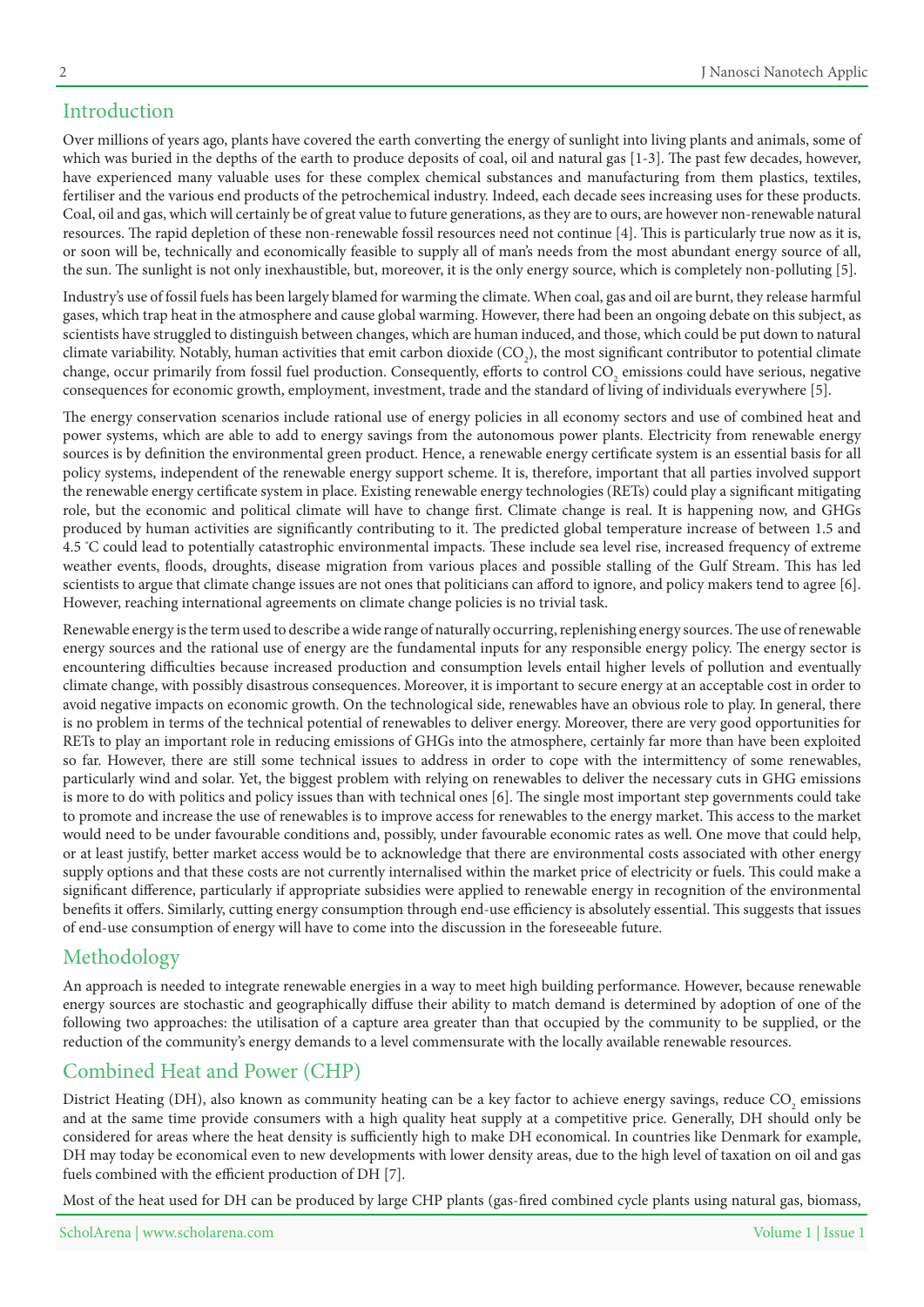waste or biogas). DH is energy efficient because of the way the heat is produced and the required temperature level is an important factor. Buildings can be heated to a temperature of 21 °C and domestic hot water (DHW) can be supplied at a temperature of 55 °C using energy sources other than DH that are most efficient when producing low temperature levels (<95 °C) for the DH [5]. Most of these heat sources are CO<sub>2</sub> neutral or emit low levels. However, only a few of these sources are available to small individual systems at a reasonable cost, whereas DH schemes because of the plant's size and location can have access to most of the heat sources and at a low cost. Low temperature DH, with return temperatures of around 30-40 °C can utilise the following heat sources:

- Efficient use of CHP by extracting heat at low calorific value (CV).
- Efficient use of biomass or gas boilers by condensing heat in economisers.
- Efficient utilisation of geothermal energy.
- Direct utilisation of excess low temperature heat from industrial processes.
- Efficient use of large-scale solar heating plants.

Heat tariffs may include a number of components such as: a connection charge, a fixed charge and a variable energy charge. Also, consumers may be incentivised to lower the return temperature [8]. Hence, it is difficult to generalise but the heat practice for any DH company, no matter what the ownership structure is, can be highlighted as follows:

- To develop and maintain a development plan for the connection of new consumers.
- To evaluate the options for least cost production of heat.
- To implement the most competitive solutions by signing agreements with other companies or by implementing own investment projects.
- To monitor all internal costs and with the help of benchmarking, improve the efficiency of the company.
- To maintain a good relationship with the consumer and deliver heat supply services at a sufficient quality.

Also, installing DH should be pursued to meet the objectives for improving the environment through the improvement of energy efficiency in the heating sector [9]. At the same time DH can serve the consumer with a reasonable quality of heat at the lowest possible cost. The variety of possible solutions combined with the collaboration between individual companies, the district heating association, the suppliers and consultants can, as it has been in Denmark, be the way forward for developing DH in the United Kingdom. The modernisation of the system components and their power ranges which allow easy expandability of the supply structure, the standardisation of interfaces and the hybridisation by integration of different energy converters in order to increase the power availability, represent the most important measures from the point of view of system technology [10].

#### **Fuel Cells**

Platinum is a catalyst for fuel cells and hydrogen-fuelled cars presently use about two ounces of the metal. There is currently no practicable alternative. Reserves are in South Africa (70%), and Russia (22%). Although there are sufficient accessible reserves in South Africa to increase supply by up to 5% per year for the next 50 years, there are significant environmental impacts associated with its mining and refining, such as groundwater pollution and atmospheric emissions of sulphur dioxide ammonia, chlorine and hydrogen chloride. The carbon cost of platinum use equates to 360 kg for a current fuel cell car, or 36 kg for a future car, with the target platinum loading of 0.2 oz, which is negligible compared to the  $\rm{CO}_{2}$  currently emitted by vehicles (UNFCCC, 2009) [5]. Furthermore, Platinum is almost completely recyclable. At current prices and loading, platinum would cost 3% of the total cost of a fuel cell engine. Also, the likely resource costs of hydrogen as a transport fuel are apparently cheapest if it is reformed from natural gas with pipeline distribution, with or without carbon sequestration. However, this is not as sustainable as using renewable energy sources. Substituting hydrogen for fossils fuels will have a positive environmental impact in reducing both photochemical smog and climate change. There could also be an adverse impact on the ozone layer but this is likely to be small, though potentially more significant if hydrogen was to be used as aviation fuel [11].

## **Hydrogen Production**

Hydrogen is now beginning to be accepted as a useful form for storing energy for reuse on, or for export off, the grid. Clean electrical power harvested from wind and wave power projects can be used to produce hydrogen by electrolysis of water. Electrolysers split water molecules into its constituent parts: hydrogen and oxygen. These are collected as gases; hydrogen at the cathode and oxygen at the anode. The process is quite simple. Direct current is applied to the electrodes to initiate the electrolysis process. Production of hydrogen is an elegant environmental solution. Hydrogen is the most abundant element on the planet, it cannot be destroyed (unlike hydrocarbons) it simply changes state (water to hydrogen and back to water) during consumption. There is no CO or  $CO<sub>2</sub>$ generation in its production and consumption and, depending upon methods of consumption, even the production of oxides of nitrogen can be avoided too. However, the transition will be very messy, and will take many technological paths to convert fossil fuels and methanol to hydrogen, building hybrid engines and so on. Nevertheless, the future of hydrogen fuel cells is promising. Hydrogen can be used in internal combustion engines, fuel cells, turbines, cookers gas boilers, road-side emergency lighting, traffic lights or signalling where noise and pollution can be a considerable nuisance, but where traffic and pedestrian safety cannot be compromised. Measures to maximise the use of high-efficiency generation plants and on-site renewable energy resources are important for raising the overall level of energy efficiency [12].

Hydrogen is already produced in huge volumes and used in a variety of industries. Current worldwide production is around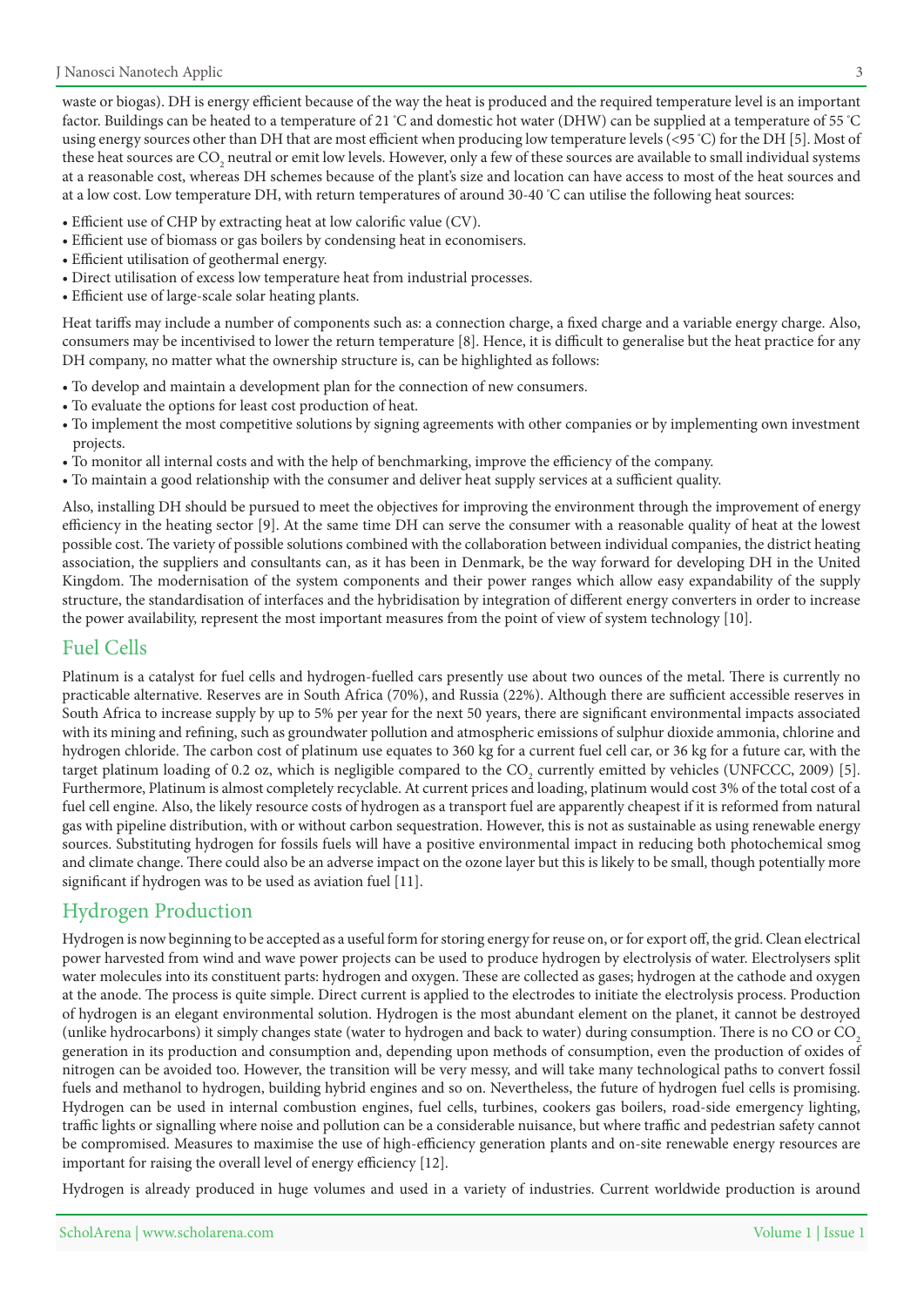500 billion Nm<sup>3</sup> per year [13]. Most of the hydrogen produced today is consumed on-site, such as at oil refineries, at a cost of around \$0.70/kg and is not sold on the market [13]. When hydrogen is sold on the market, the cost of liquefying the hydrogen and transporting it to the user adds considerably to the production cost. The energy required to produce hydrogen via electrolysis (assuming 1.23 V) is about 33 kWh/kg. For 1 mole (2 g) of hydrogen the energy is about 0.066 kWh/mole [13]. The achieved efficiencies are over 80% and on this basis electrolytic hydrogen can be regarded as a storable form of electricity. Hydrogen can be stored in a variety of forms:

- Cryogenic; this has the highest gravimetric energy density.
- High-pressure cylinders; pressures of 10,000 psi are quite normal.
- Metal hydride absorbs hydrogen, providing a very low pressure and extremely safe mechanism, but is heavy and more expensive than cylinders, and
- Chemical carriers offer an alternative, with anhydrous ammonia offering similar gravimetric and volumetric energy densities to ethanol and methanol.

One of the negative results of growing prosperity worldwide has been an increase in waste generation from year to year. In response, policy-makers and researchers are examining how best to decouple waste growth and economic growth [14].

### Hydropower

Hydropower has a valuable role as a clean and renewable source of energy in meeting a variety of vital human needs. The recognition of the role of hydropower as one of the renewable and clean energy sources and that its potential should be realised in an environmentally sustainable and socially acceptable manner. Water is a basic requirement for survival: for drinking, for food, energy production and for good health. As water is a commodity, which is finite and cannot be created, and in view of the increasing requirements as the world population grows, there is no alternative but to store water for use when it is needed. However, the major challenges are to feed the increasing world population, to improve the standards of living in rural areas and to develop and manage land and water in a sustainable way. Hydropower plants are classified by their rated capacity into one of four regimes: micro (<50kW), mini (50-500 kW), small (500 kW-5 MW), and large (>5 MW) [15].

The total world installed hydro capacity today is around 1000 GW and a lot more are currently planned, principally in developing countries in Asia, Africa and South America as shown in Table 1, which is reproduced from (Bos, My, Vu, and Bulatao, 1994) [15]. However, the present production of hydroelectricity is only about 18 per cent of the technically feasible potential (and 32 per cent of the economically feasible potential); there is no doubt that a large amount of hydropower development lies a head [15].

| Continent                                                          | Africa             | Asia                 | Australia<br>and<br>Oceania | Europe             | North &<br>Central<br>America | South<br>America     |
|--------------------------------------------------------------------|--------------------|----------------------|-----------------------------|--------------------|-------------------------------|----------------------|
| <b>Gross theoretical</b><br>hydropower potential<br>$(GWhy-1)$     | 4x10 <sup>6</sup>  | $19.4x10^6$          | $59.4x10^{6}$               | $3.2x10^{6}$       | $6x10^6$                      | 6.2x10 <sup>6</sup>  |
| <b>Technically feasible</b><br>hydropower potential<br>$(GWhy-1)$  | $1.75x10^{6}$      | $6.8x10^{6}$         | $2x10^6$                    | 10 <sup>6</sup>    | $1.66x10^{6}$                 | $2.7x10^{6}$         |
| <b>Economically feasible</b><br>hydropower potential<br>$(GWhy-1)$ | $1.1x10^5$         | $3.6x10^{6}$         | $90x10^4$                   | $79x10^4$          | 10 <sup>6</sup>               | $1.6x10^{6}$         |
| <b>Installed hydro</b><br>capacity (MW)                            | $21x10^3$          | 24.5x10 <sup>4</sup> | 13.3x10 <sup>4</sup>        | $17.7 \times 10^4$ | 15.8x10 <sup>4</sup>          | 11.4x10 <sup>4</sup> |
| Production by hydro<br>plants in 2002 or<br>average $(GWhy-1)$     | $83.4x10^3$        | $80x10^4$            | $43x10^3$                   | $568x10^3$         | $694x10^3$                    | $55x10^4$            |
| Hydro capacity under<br>construction (MW)                          | > 3024             | $>72.7 \times 10^3$  | >177                        | $>23x10^2$         | $58x10^2$                     | $>17x10^3$           |
| Planned hydro<br>capacity (MW)                                     | $77.5 \times 10^3$ | $>17.5x10^4$         | >647                        | $>10^3$            | $>15x10^3$                    | $>59x10^3$           |

Table 1: World hydro potential and development [15]

# Wind Energy

Water is the most natural commodity for the existence of life in the remote desert areas. However, as a condition for settling and growing, the supply of energy is the close second priority. The high cost and the difficulties of mains power line extensions, especially to a low populated region can focus attention on the utilisation of different and more reliable and independent sources of energy like renewable wind energy [16]. Accordingly, the utilisation of wind energy, as a form of energy, is becoming increasingly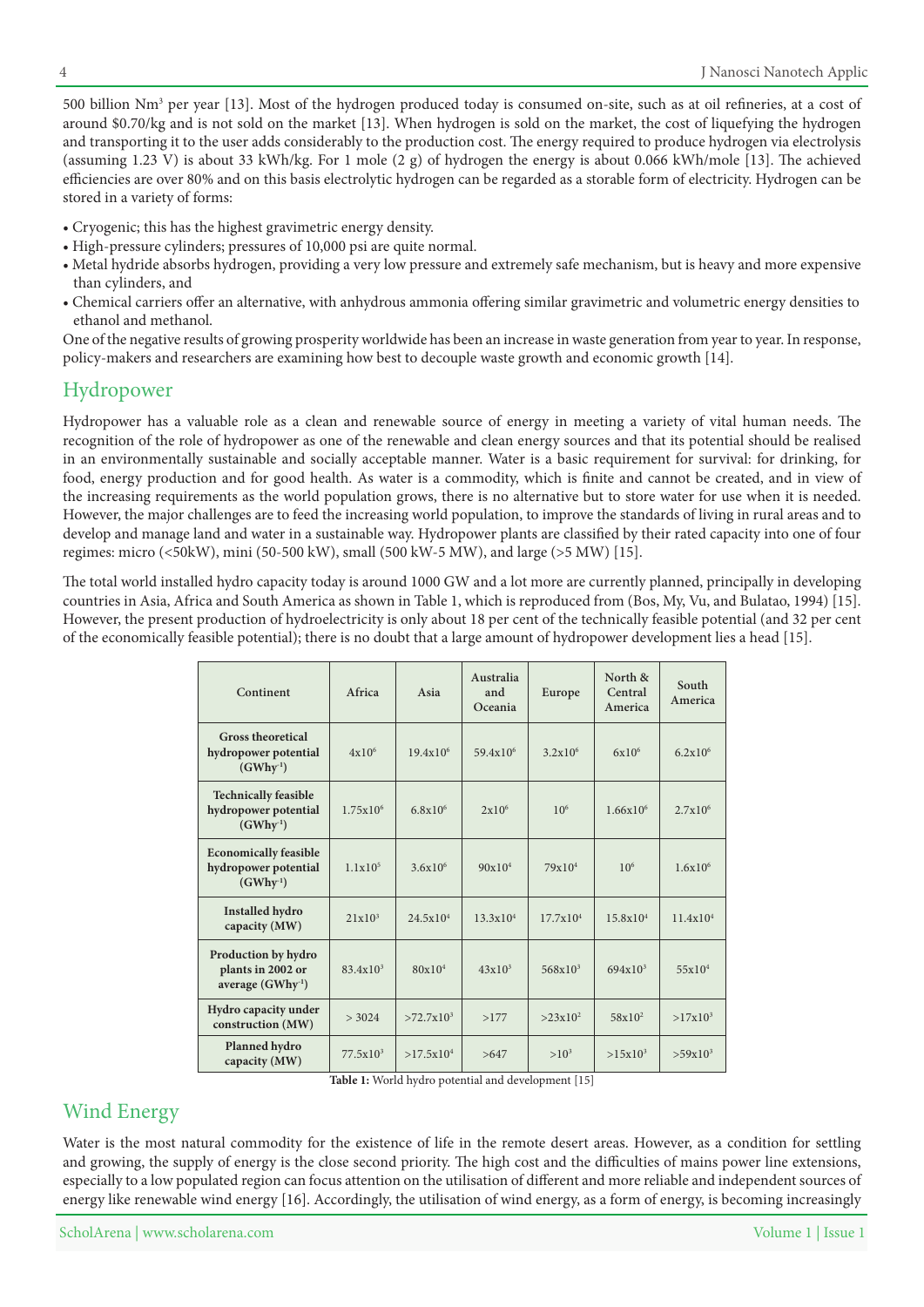attractive and is being widely used for the substitution of oil-produced energy, and eventually to minimise atmospheric degradation, particularly in remote areas. Indeed, utilisation of renewables, such as wind energy, has gained considerable momentum since the oil crises of the 1970s. Wind energy, though site-dependent, is non-depleting, non-polluting, and a potential option of the alternative energy source. Wind power could supply 12% of global electricity demand by 2020, according to a report by the European Wind Energy Association and Greenpeace [15,17].

Wind energy can and will constitute a significant energy resource when converted into a usable form. As Figure 1 illustrates, information sharing is a four-stage process and effective collaboration must also provide ways in which the other three stages of the 'renewable' cycle: gather, convert and utilise, can be integrated. Efficiency in the renewable energy sector translates into lower gathering, conversion and utilisation (electricity) costs. A great level of installed capacity has already been achieved. Figure 2 clearly shows that the offshore wind sector is developing fast, and this indicates that wind is becoming a major factor in electricity supply with a range of significant technical, commercial and financial hurdles to be overcome. The offshore wind industry has the potential for a very bright future and to emerge as a new industrial sector, as Figure 3 implies. The speed of turbine development is such that more powerful models would supersede the original specification turbines in the time from concept to turbine order [18]. Levels of activities are growing at a phenomenal rate (Figure 4), new prospects developing, new players entering, existing players growing in experience; technology evolving and, quite significantly, politics appear to support the sector.





Figure 2: Global prospects of wind energy utilisation by 2003-2010



Figure 4: Average windfarm capacity 2003-2010

#### Energy and Sustainable Development

Sustainability is defined as the extent to which progress and development should meet the need of the present without compromising the ability of the future generations to meet their own needs [17]. This encompasses a variety of levels and scales ranging from economic development and agriculture, to the management of human settlements and building practices [19]. Tables indicate the relationship between energy conservation, sustainable development and environment  $(2,3 \text{ and } 4)$ .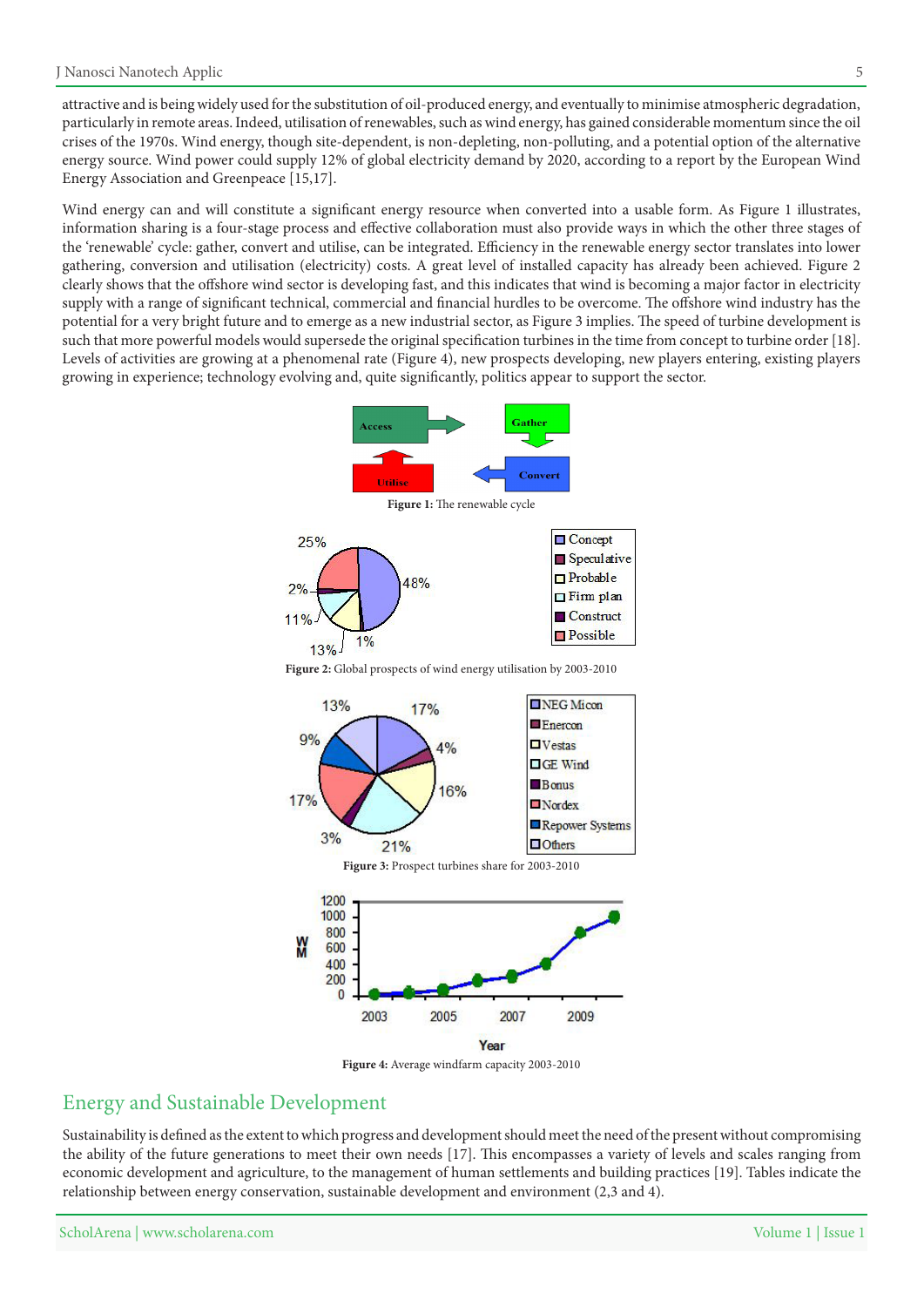| Technological criteria                                                                        | Energy and environment<br>criteria                                   | Social and economic criteria                                                 |  |
|-----------------------------------------------------------------------------------------------|----------------------------------------------------------------------|------------------------------------------------------------------------------|--|
| Primary energy saving in regional<br>scale                                                    | Sustainability according to<br>greenhouse gas pollutant<br>emissions | Labour impact                                                                |  |
| Technical maturity, and reliability                                                           | Sustainable according to other<br>pollutant emissions                | Market maturity                                                              |  |
| Consistence of installation and<br>maintenance requirements with<br>local technical known-how | Land requirement                                                     | Compatibility with political,<br>legislative and administrative<br>situation |  |
| Continuity and predictability of<br>performance                                               | Sustainability according to<br>other environmental impacts           | Cost of saved primary energy                                                 |  |

**Table 2:** Energy and sustainable environment [21]

| Criteria                    | Intra-system impacts                                                      | Extra-system impacts                                                                                                          |
|-----------------------------|---------------------------------------------------------------------------|-------------------------------------------------------------------------------------------------------------------------------|
| Stakeholder<br>satisfaction | Standard expectations met<br>Relative importance of standard expectations | Covered by attending to extra-system resource<br>base and ecosystem impacts                                                   |
| Resource<br>base impacts    | Change in intra-system resource bases<br>Significance of change           | Resource flow into/out of facility system<br>Unit impact exerted by flow on source/sink<br>system Significance of unit impact |
| Ecosystem<br>impacts        | Change in intra-system ecosystems<br>Significance of change               | Resource flows into/out of facility system<br>Unit impact exerted by how on source/sink<br>system Significance of unit impact |

Table 3: Classification of key variables defining facility sustainability [18]

| Economic system                                   | Social system                                        | <b>Environmental</b> system                                                |  |
|---------------------------------------------------|------------------------------------------------------|----------------------------------------------------------------------------|--|
| Durability                                        | Preservation of cultural values                      | Preservation of resources                                                  |  |
| Meeting changing needs<br>of economic development | Meeting changing needs of<br>individuals and society | Reuse, recycling and<br>preservation of resources                          |  |
| Energy conservation and<br>saving                 | Savings directed to meet other<br>social needs       | Preservation of resources,<br>reduction of pollution and<br>global warming |  |

Table 4: Positive impact of durability, adaptability and energy conservation on economic, social and environment systems [18]

The following issues were addressed during the Rio Earth Summit in 1992:

- The use of local materials and indigenous building sources.
- Incentive to promote the continuation of traditional techniques, with regional resources and self-help strategies.
- Regulation of energy-efficient design principles.
- International information exchange on all aspects of construction related to the environment, among architects and contractors, particularly non-conventional resources.
- Exploration of methods to encourage and facilitate the recycling and reuse of building materials, especially those requiring intensive energy use during manufacturing, and the use of clean technologies.

And, the following action areas for producers were recommended:

- Management and measurement tools adopting environmental management systems appropriate for the business.
- Performance assessment tools making use of benchmarking to identify scope for impact reduction and greater ecoefficiency in all aspects of the business.
- Best practice tools making use of free help and advice from government best practice programmes (energy efficiency, environmental technology, resource savings).
- Innovation and ecodesign rethinking the delivery of 'value added' by the business, so that impact reduction and resource efficiency are firmly built in at the design stage.
- Cleaner, leaner production processes pursuing improvements and savings in waste minimisation, energy and water consumption, transport and distribution, as well as reduced emissions.
- Supply chain management specifying more demanding standards of sustainability from 'upstream' suppliers, while supporting smaller firms to meet those higher standards [20].
- Product stewardship taking the broadest view of 'producer responsibility' and working to reduce all the 'downstream' effects of products after they have been sold on to customers.
- Openness and transparency publicly reporting on environmental performance against meaningful targets; actively using clear labels and declarations so that customers are fully informed; building stakeholder confidence by communicating sustainability aims to the workforce, the shareholders and the local community (Figure 5).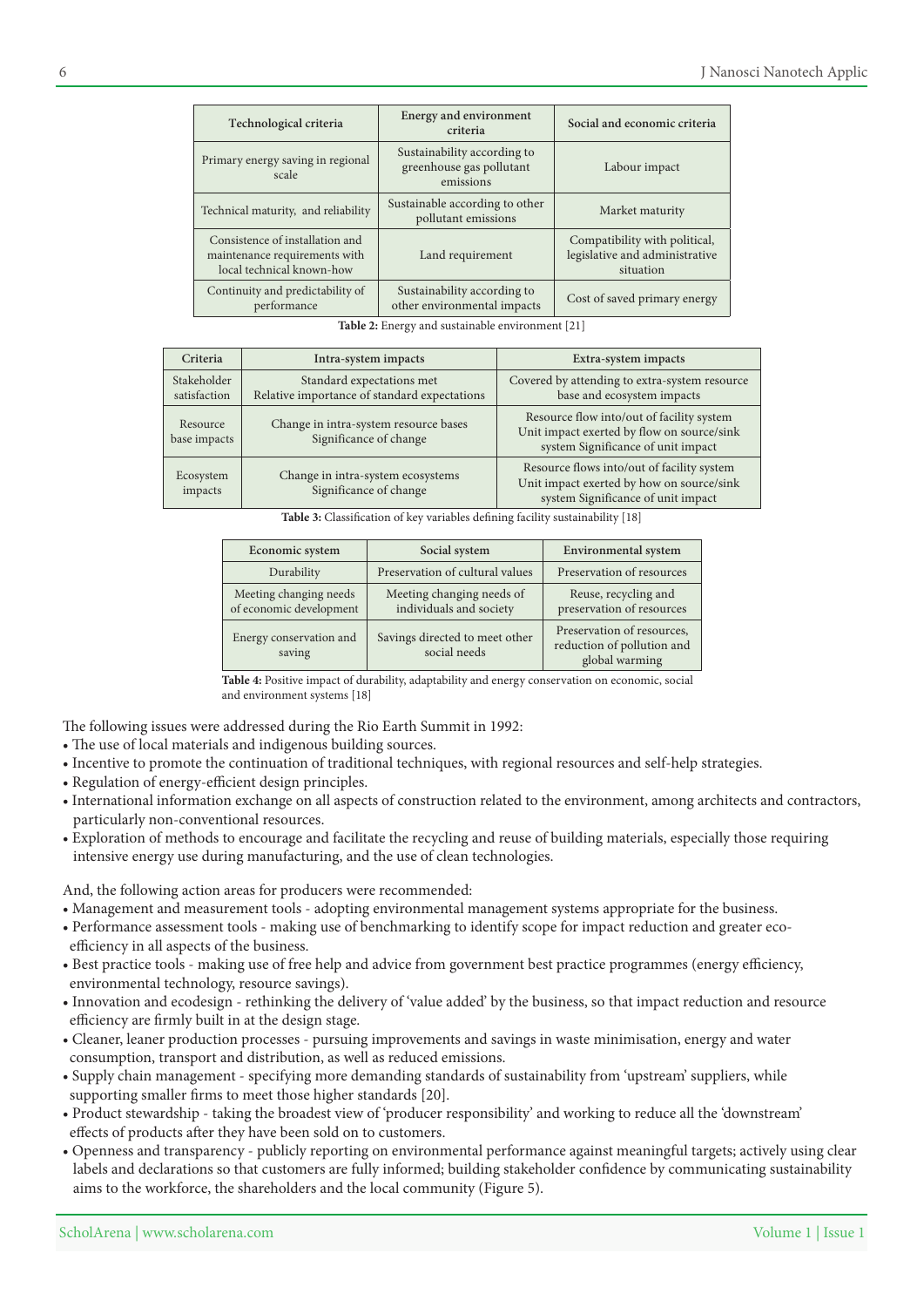

Figure 5: Link between resources and productivity

This is the step in a long journey to encourage progressive economy, which continues to provide people with high living standards, but at the same time helps reduce pollution, waste mountains, other environmental degradation, and environmental rationale for future policy-making and intervention to improve market mechanisms. This vision will be accomplished by:

- 'Decoupling' economic growth and environmental degradation. The basket of indicators illustrated in Table 5 shows the progress being made. Decoupling air and water pollution from growth, making good headway with  $\rm CO_{2}$  emissions from energy, and transport. The environmental impact of our own individual behaviour is more closely linked to consumption expenditure than the economy as a whole.
- Focusing policy on the most important environmental impacts associated with the use of particular resources, rather than on the total level of all resource use.
- Increasing the productivity of material and energy use that are economically efficient by encouraging patterns of supply and demand, which are more efficient in the use of natural resources. The aim is to promote innovation and competitiveness. Investment in areas like energy efficiency, water efficiency and waste minimisation.
- Encouraging and enabling active and informed individual and corporate consumers.

| Economy-wide decoupling indicators                                                          |  |  |  |
|---------------------------------------------------------------------------------------------|--|--|--|
| 1. Greenhouse gas emissions                                                                 |  |  |  |
| 2. Air pollution                                                                            |  |  |  |
| 3. Water pollution (river water quality)                                                    |  |  |  |
| 4. Commercial and industrial waste arisings and household waste not cycled                  |  |  |  |
| Resource use indicators                                                                     |  |  |  |
| 5. Material use                                                                             |  |  |  |
| 6. Water abstraction                                                                        |  |  |  |
| 7. Homes built on land not previously developed, and number of households                   |  |  |  |
| Decoupling indicators for specific sectors                                                  |  |  |  |
| 8. Emissions from electricity generation                                                    |  |  |  |
| 9. Motor vehicle kilometres and related emissions                                           |  |  |  |
| 10. Agricultural output, fertiliser use, methane emissions and farmland bird<br>populations |  |  |  |
| 11. Manufacturing output, energy consumption and related emissions                          |  |  |  |
| 12. Household consumption, expenditure energy, water consumption and                        |  |  |  |
| waste generated                                                                             |  |  |  |

**Table 5:** The basket of indicators for sustainable consumption and production

### Chemicals

Humans and wildlife are being contaminated by a host of commonly used chemicals in food packaging and furniture, according to the World Wildlife Federation (WWF) and European Union [21]. Currently, the chemical industry has been under no obligation to make the information public. However, the new proposed rules would change this. Future dangers will only be averted if the effects of chemicals are exposed and then the dangerous ones are never used. Indeed, chemicals used for jacket waterproofing, food packaging and non-stick coatings have been found in dolphins, whales, cormorants, seals, sea eagles and polar bears from the Mediterranean to the Baltic. The European Commission has adopted an ambitious action plan to improve the development and wider use of environmental technologies such as recycling systems for wastewater in industrial processes, energy-saving car engines and soil remediation techniques, using hydrogen and fuel cells used [22]. The legislation, which has not been implemented in time, concerns the incineration of waste, air quality limit, values for benzene and carbon monoxide, national emission ceilings for sulphur dioxide, nitrogen oxides, volatile organic compounds and ammonia and large combustion plants.

Improving access for rural and urban low-income areas in developing countries through energy efficiency and renewable energies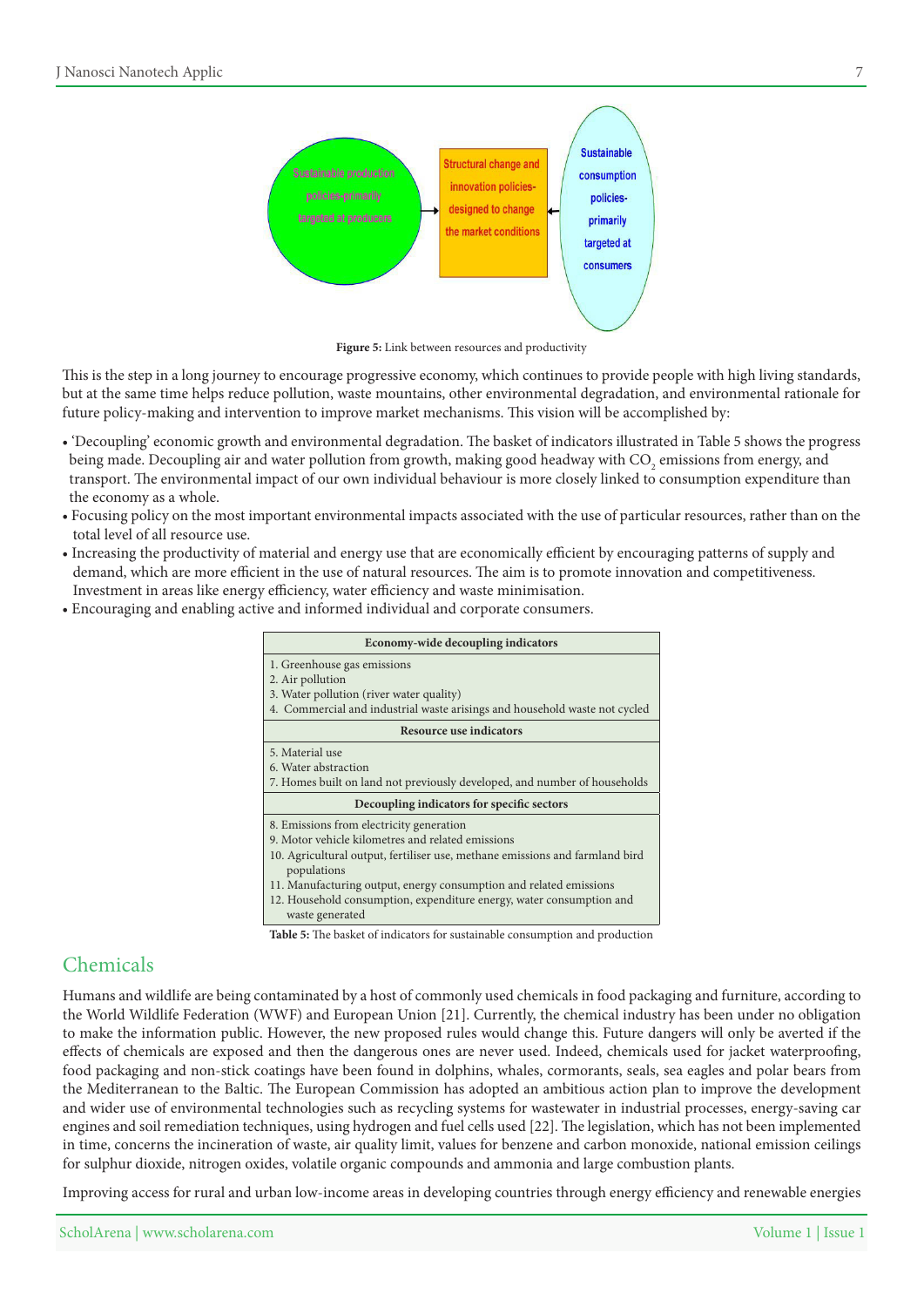is important. Sustainable energy is a prerequisite for development. Energy-based living standards in developing countries, however, are clearly below standards in developed countries. Low levels of access to affordable and environmentally sound energy in both rural and urban low-income areas are therefore a predominant issue in developing countries. In recent years many programmes for development aid or technical assistance have been focusing on improving access to sustainable energy, many of them with impressive results. Apart from success stories, however, experience also shows that positive appraisals of many projects evaporate after completion and vanishing of the implementation expert team. Altogether, the diffusion of sustainable technologies such as energy efficiency and renewable energies for cooking, heating, lighting, electrical appliances and building insulation in developing countries has been slow. Energy efficiency and renewable energy programmes could be more sustainable and pilot studies more effective and pulse releasing if the entire policy and implementation process was considered and redesigned from the outset. New financing and implementation processes are needed which allow reallocating financial resources and thus enabling countries themselves to achieve a sustainable energy infrastructure. The links between the energy policy framework, financing and implementation of renewable energy and energy efficiency projects have to be strengthened and capacity building efforts are required [23].

#### **Wastes**

Waste is defined as an unwanted material that is being discarded. Waste includes items being taken for further use, recycling or reclamation. Waste produced at household, commercial and industrial premises are control waste and come under the waste regulations. Waste Incineration Directive (WID) emissions limit values will favour efficient, inherently cleaner technologies that do not rely heavily on abatement. For existing plant, the requirements are likely to lead to improved control of:

- $NO<sub>x</sub>$  emissions, by the adoption of infurnace combustion control and abatement techniques.
- Acid gases, by the adoption of abatement techniques and optimisation of their control.
- . Particulate control techniques, and their optimisation, e.g., of bag filters and electrostatic precipitators. The waste and resources action programme has been working hard to reduce demand for virgin aggregates and market uptake of recycled and secondary alternatives. The programme targets are:
- To deliver training and information on the role of recycling and secondary aggregates in sustainable construction for influences in the supply chain, and
- To develop a promotional programme to highlight the new information on websites.

# Global Warming

This results in the following requirements:

- Relevant climate variables should be generated (solar radiation: global, diffuse, direct solar direction, temperature, humidity, wind speed and direction) according to the statistics of the real climate.
- The average behaviour should be in accordance with the real climate.
- Extremes should occur in the generated series in the way it will happen in a real warm period. This means that the generated series should be long enough to capture these extremes, and series based on average values from nearby stations.

On some climate change issues (such as global warming), there is no disagreement among the scientists. The greenhouse effect is unquestionably real; it is essential for life on earth. Water vapour is the most important GHG; followed by carbon dioxide (CO<sub>2</sub>). Without a natural greenhouse effect, scientists estimate that the earth's average temperature would be  $-18$  °C instead of its present 14 °C [24]. There is also no scientific debate over the fact that human activity has increased the concentration of the GHGs in the atmosphere (especially  $\mathrm{CO}_2$  from combustion of coal, oil and gas). The greenhouse effect is also being amplified by increased concentrations of other gases, such as methane, nitrous oxide, and CFCs as a result of human emissions. Most scientists predict that rising global temperatures will raise the sea level and increase the frequency of intense rain or snowstorms [25]. Climate change scenarios sources of uncertainty, and factors influencing the future climate are:

- The future emission rates of the GHGs (Table 6).
- The effect of this increase in concentration on the energy balance of the atmosphere.
- The effect of these emissions on GHGs concentrations in the atmosphere, and
- The effect of this change in energy balance on global and regional climate.

| Country        | 1990   | 1999  | Change<br>1990-99 | Reduction<br>target |
|----------------|--------|-------|-------------------|---------------------|
| Austria        | 76.9   | 79.2  | 2.6%              | $-13%$              |
| <b>Belgium</b> | 136.7  | 140.4 | 2.8%              | $-7.5%$             |
| <b>Denmark</b> | 70.0   | 73.0  | 4.0%              | $-21.0\%$           |
| Finland        | 77.1   | 76.2  | $-1.1%$           | $0.0\%$             |
| France         | 545.7  | 544.5 | $-0.2\%$          | $0.0\%$             |
| Germany        | 1206.5 | 982.4 | $-18.7%$          | $-21.0%$            |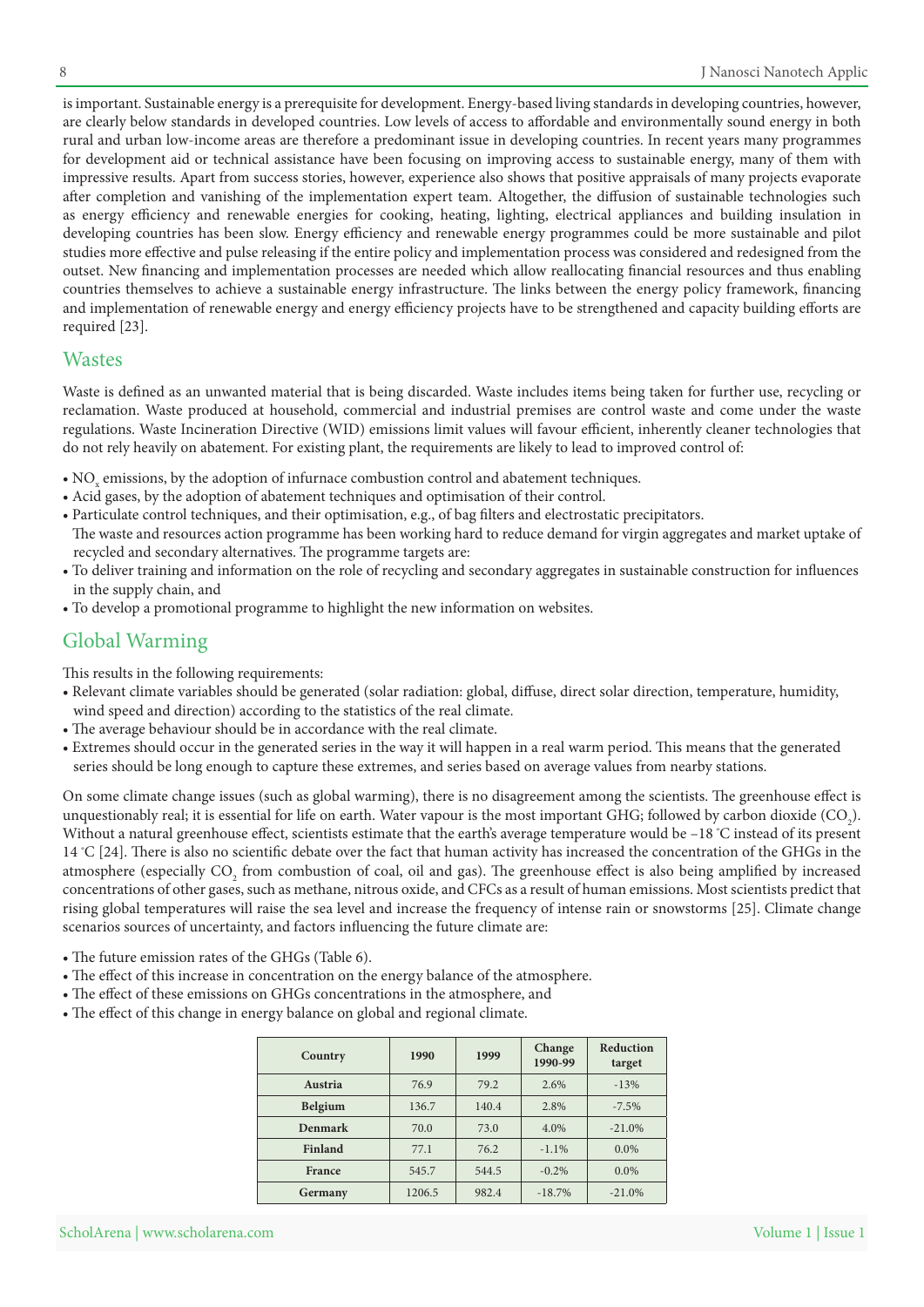| Country               | 1990  | 1999  | Change<br>1990-99 | Reduction<br>target |
|-----------------------|-------|-------|-------------------|---------------------|
| Greece                | 105.3 | 123.2 | 16.9%             | 25.0%               |
| <b>Ireland</b>        | 53.5  | 65.3  | 22.1%             | 13.0%               |
| <b>Italy</b>          | 518.3 | 541.1 | 4.4%              | $-6.5%$             |
| Luxembourg            | 10.8  | 6.1   | $-43.3%$          | $-28.0\%$           |
| <b>Netherlands</b>    | 215.8 | 230.1 | $6.1\%$           | $-6.0\%$            |
| Portugal              | 64.6  | 79.3  | 22.4%             | 27.0%               |
| Spain                 | 305.8 | 380.2 | 23.2%             | 15.0%               |
| Sweden                | 69.5  | 70.7  | 1.5%              | 4.0%                |
| <b>United Kingdom</b> | 741.9 | 637.9 | $-14.4%$          | $-12.5%$            |
| Total EU-15           | 4199  | 4030  | $-4.0\%$          | $-8.0\%$            |

Table 6: West European states GHG emissions [26]

It has been known for a long time that urban centres have mean temperatures higher than their less developed surroundings. The urban heat increases the average and peak air temperatures, which in turn affect the demand for heating and cooling. Higher temperatures can be beneficial in the heating season, lowering fuel use, but they exacerbate the energy demand for cooling in the summer times. Neither heating nor cooling may dominate the fuel use in a building in temperate climates, and the balance of the effect of the heat is less. As the provision of cooling is expensive with higher environmental cost, ways of using innovative alternative systems, like the mop fan will be appreciated. The solar gains would affect energy consumption. Therefore, lower or higher percentages of glazing, or shading devices might affect the balance between annual heating and cooling loads. In addition to conditioning energy, the fan energy needed to provide mechanical ventilation can make a significant further contribution to energy demand. Much depends on the efficiency of design, both in relation to the performance of fans themselves and to the resistance to flow arising from the associated ductwork. Figure 6 illustrates the typical fan and thermal conditioning needs for a variety of ventilation rates and climate conditions [27].



#### **Ground Source Heat Pumps**

The term "ground source heat pump" has become an all-inclusive term to describe a heat pump system that uses the earth, ground water, or surface water as a heat source and/or sink. Some of the most common types of ground source ground-loop heat exchangers configurations are classified in Figure 7. The GSHP systems consist of three loops or cycles as shown in Figure 8. The first loop is on the load side and is either an air/water loop or a water/water loop, depending on the application. The second loop is compression refrigeration cycle and the heat pump cycle; both systems absorb heat at a low temperature level and reject it to a the refrigerant loop inside a water source heat pump. Thermodynamically, there is no difference between the well-known vapourhigher temperature level. However, the difference between the two systems is that a refrigeration application is only concerned with the low temperature effect produced at the evaporator, while a heat pump may be concerned with both the cooling effect produced at the evaporator and the heating effect produced at the condenser. In these dual-mode GSHP systems, a reversing valve is used to switch between heating and cooling modes by reversing the refrigerant flow direction. The third loop in the system is the ground loop in which water or an antifreeze solution exchanges heat with the refrigerant and the earth [28-30].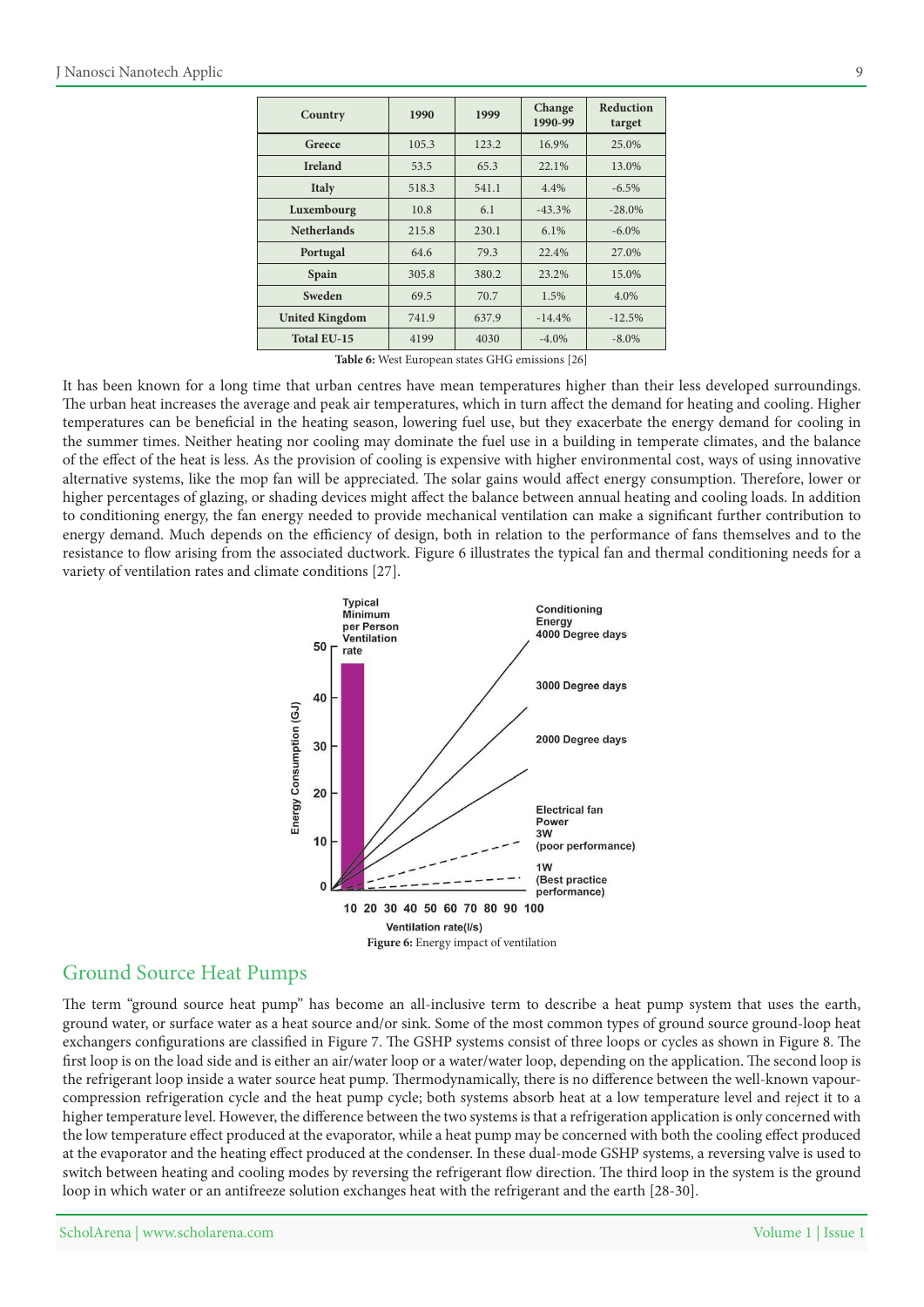

Figure 7: Common types of ground-loop heat exchangers [8]



Figure 8: Schematic of GSHP system (heating mode operation)

The GSHPs utilise the thermal energy stored in the earth through either vertical or horizontal closed loop heat exchange systems buried in the ground. Many geological factors impact directly on site characterisation and subsequently the design and cost of the system. The solid geology of the United Kingdom varies significantly. Furthermore there is an extensive and variable rock head cover. The geological prognosis for a site and its anticipated rock properties influence the drilling methods and therefore system costs. Other factors important to system design include predicted subsurface temperatures and the thermal and hydrological properties of strata. The GSHP technology is well established in Sweden, Germany and North America, but has had minimal impact in the United Kingdom space heating and cooling market. Perceived barriers to uptake include geological uncertainty,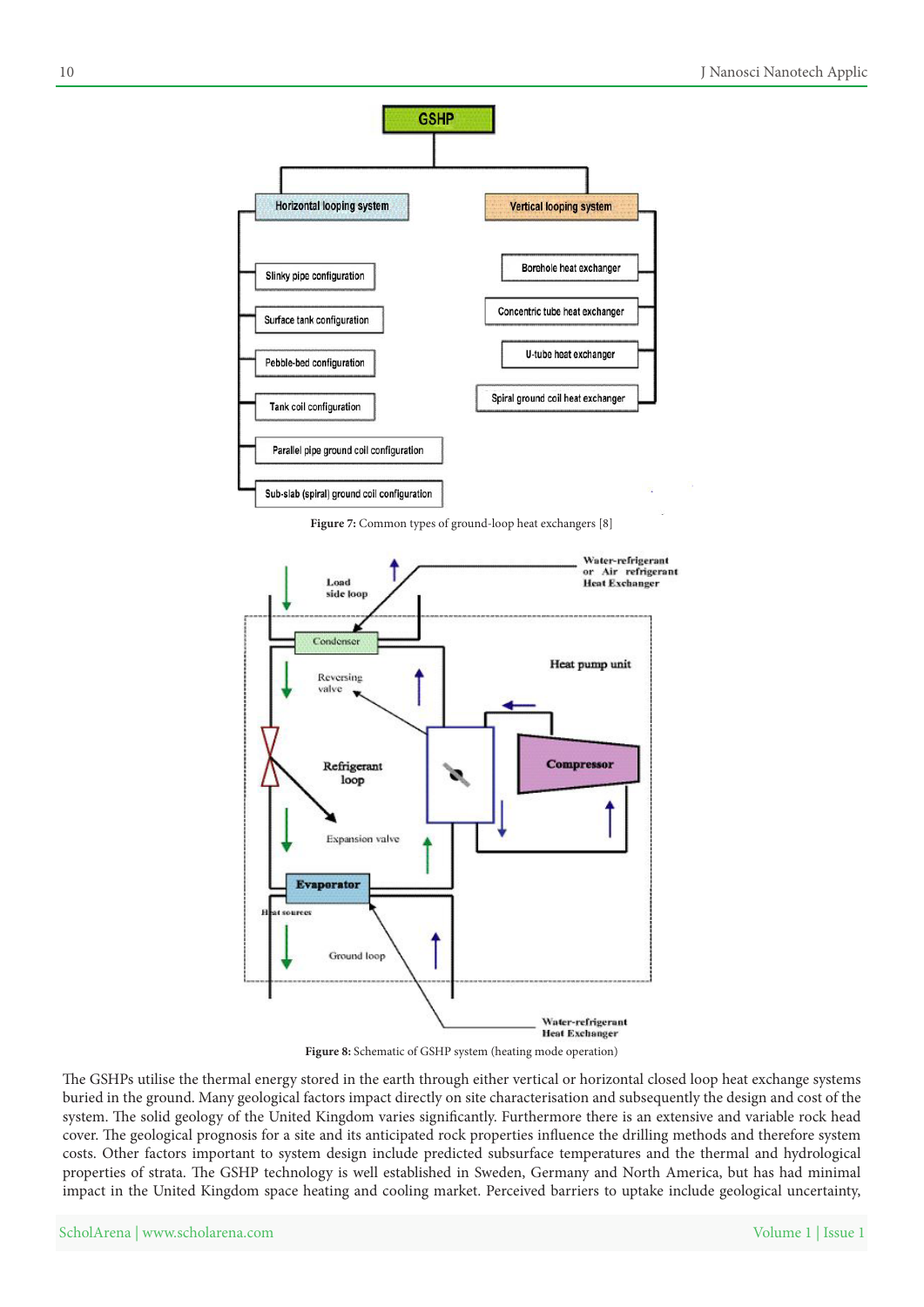#### I Nanosci Nanotech Applic 11

concerns regarding performance and reliability, high capital costs and lack of infrastructure. System performance concerns relate mostly to uncertainty in design input parameters, especially the temperature and thermal properties of the source. These in turn can impact on the capital cost, much of which is associated with the installation of the external loop in horizontal trenches or vertical boreholes. The climate in the United Kingdom makes the potential for heating in winter and cooling in summer from a ground source less certain owing to the temperature ranges being narrower than those encountered in continental climates. This project will develop an impartial GSHP function on the site to make available information and data on site-specific temperatures and key geotechnical characteristics.

The GSHPs are receiving increasing interest because of their potential to reduce primary energy consumption and thus reduce emissions of greenhouse gases. The technology is well established in North Americas and parts of Europe, but is at the demonstration stage in the United Kingdom. The information will be delivered from digital geoscience's themes that have been developed from observed data held in corporate records. This data will be available to GSHP installers and designers to assist the design process, therefore reducing uncertainties. The research will also be used to help inform the public as to the potential benefits of this technology.

The GSHPs play a key role in geothermal development in Central and Northern Europe. With borehole heat exchangers as heat source, they offer de-central geothermal heating with great flexibility to meet given demands at virtually any location. No space cooling is included in the vast majority of systems, leaving ground-source-heat pumps with some economic constraints. Nevertheless, a promising market development first occurred in Switzerland and Sweden, and now also in Austria and Germany. Approximately 20 years of R and D focusing on borehole heat exchangers resulted in a well-established concept of sustainability for this technology, as well as in sound design and installation criteria. The market success brought Switzerland to the third rank worldwide in geothermal direct use. The future prospects are good, with an increasing range of applications including large systems with thermal energy storage for heating and cooling, ground-source heat pumps in densely populated development areas, borehole heat exchangers for cooling of telecommunication equipment, etc.

Loops can be installed in three ways: horizontally, vertically or in a pond or lake (Figure 9).



Figure 9: GSHPs extract solar heat stored in the upper layers of the earth

The type chosen depends on the available land area, soil and rock type at the installation site. These factors help to determine the most economical choice for installation of the ground loop. The GSHP delivers 3-4 times as much energy as it consumes when heating, and cools and dehumidifies for a lower cost than conventional air conditioning. It can cut homes or business heating and cooling costs by 50% and provide hot water free or with substantial savings. The GSHPs can reduce the energy required for space heating, cooling and service water heating in commercial/institutional buildings by as much as 50%.

Efficiencies of the GSHP systems are much greater than conventional air-source-heat pump systems. A higher COP (coefficient of performance) can be achieved by a GSHP because the source/sink earth temperature is relatively constant compared to air temperatures. Additionally, heat is absorbed and rejected through water, which is a more desirable heat transfer medium because of its relatively high heat capacity. The GSHP systems rely on the fact that, under normal geothermal gradients of about 0.5 °F/100 ft (30 °C/km), the earth temperature is roughly constant in a zone extending from about 20 ft (6.1 m) deep to about 150 ft (45.7 m) deep. This constant temperature interval within the earth is the result of a complex interaction of heat fluxes from above (the sun and the atmosphere) and from below (the earth interior). As a result, the temperature of this interval within the earth is approximately equal to the average annual air temperature in order to quantify the influence of these factors  $[12,14,20,24,30-33]$ . Above this zone (less than about 20 feet  $(6.1 \text{ m})$  deep), the earth temperature is a damped version of the air temperature at the earth's surface. Below this zone (greater than about 150 ft  $(45.7 \text{ m})$  deep), the earth temperature begins to rise according to the natural geothermal gradient. The storage concept is based on a modular design that will facilitate active control and optimisation of thermal input/output, and it can be adapted for simultaneous heating and cooling often needed in large service and institutional buildings [34]. Loading of the core is done by diverting warm and cold air from the heat pump through the core during periods with excess capacity compared to the current need of the building [12,14,16,27,35,36]. The cool section of the core can also be loaded directly with air during the night, especially in spring and fall when nights are cold and days may be warm.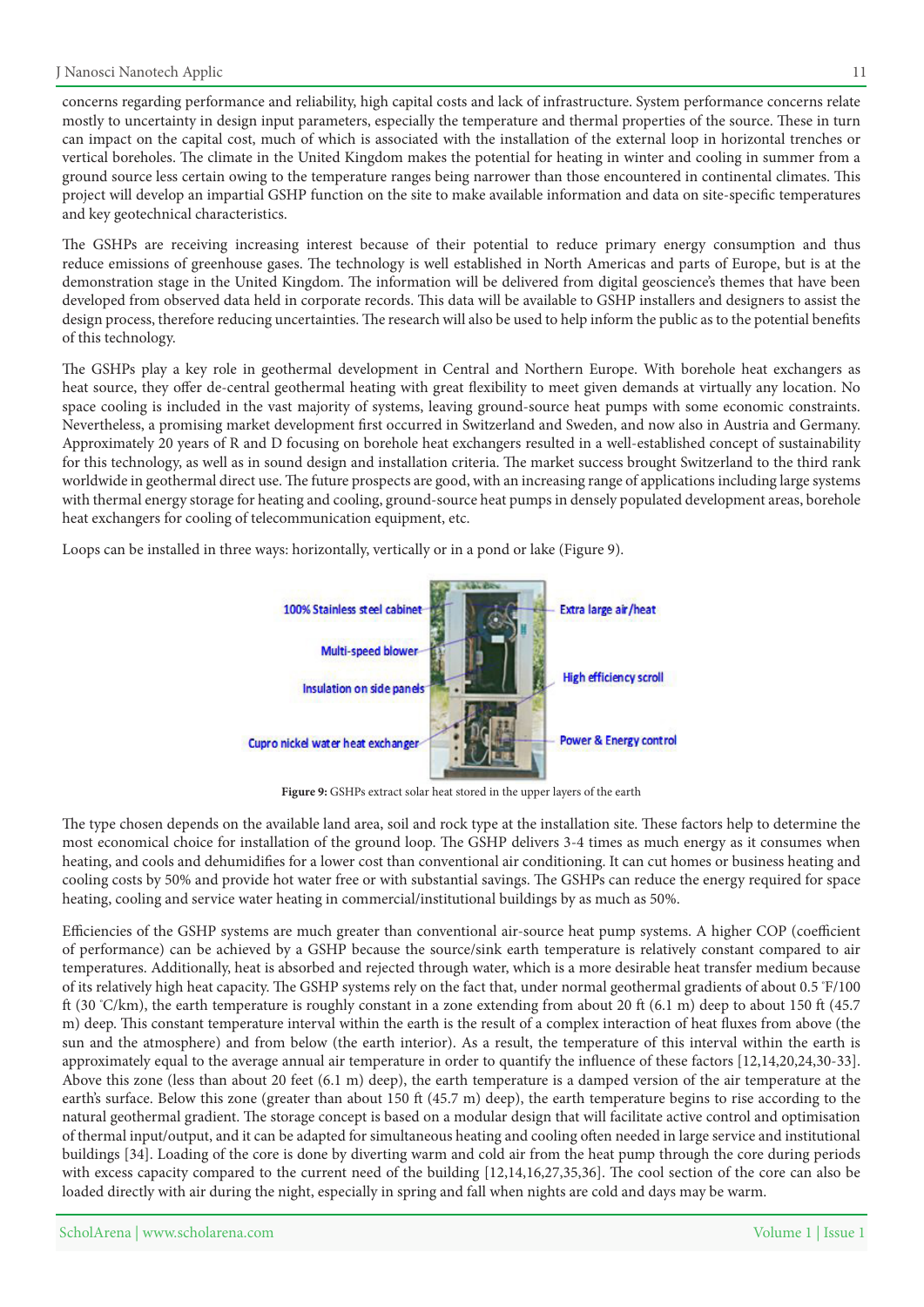## Recommendations

- Launching of public awareness campaigns among local investors particularly small-scale entrepreneurs and end users of RET to highlight the importance and benefits of renewable, particularly solar, wind, and biomass energies.
- Amendment of the encouragement of investment act, to include furthers concessions, facilities, tax holidays, and preferential treatment to attract national and foreign capital investment.
- Allocation of a specific percentage of soft loans and grants obtained by governments to augment budgets of R and D related to manufacturing and commercialisation of RET.
- Governments should give incentives to encourage the household sector to use renewable energy instead of conventional energy. Execute joint investments between the private sector and the financing entities to disseminate the renewable information and literature with technical support from the research and development entities.
- Availing of training opportunities to personnel at different levels in donor countries and other developing countries to make use of their wide experience in application and commercialisation of RET particularly renewable energy.
- The governments should play a leading role in adopting renewable energy devices in public institutions, e.g., schools, hospitals, government departments, police stations, etc. for lighting, water pumping, water heating, communication and refrigeration.
- Encouraging the private sector to assemble, install, repair and manufacture renewable energy devices via investment encouragement and more flexible licensing procedures.

#### Conclusion

The adoption of green or sustainable approaches to the way in which society is run is seen as an important strategy in finding a solution to the energy problem. The key factors to reducing and controlling CO2, which is the major contributor to global warming, are the use of alternative approaches to energy generation and the exploration of how these alternatives are used today and may be used in the future as green energy sources. Even with modest assumptions about the availability of land, comprehensive fuel-wood farming programmes offer significant energy, economic and environmental benefits. These benefits would be dispersed in rural areas where they are greatly needed and can serve as linkages for further rural economic development.

However, by adopting coherent strategy for alternative clean sustainable energy sources, the world as a whole would benefit from savings in foreign exchange, improved energy security, and socio-economic improvements. With a nine-fold increase in forest plantation cover, every nation's resource base would be greatly improved while the international community would benefit from pollution reduction, climate mitigation, and the increased trading opportunities that arise from new income sources.

The non-technical issues related to clean energy, which have recently gained attention, include: (1) Environmental and ecological factors, e.g., carbon sequestration, reforestation and revegetation. (2) Renewables as a CO<sub>2</sub> neutral replacement for fossil fuels. (3) Greater recognition of the importance of renewable energy, particularly modern biomass energy carriers, at the policy and planning levels. (4) Greater recognition of the difficulties of gathering good and reliable renewable energy data, and efforts to improve it. (5) Studies on the detrimental health efforts of biomass energy particularly from traditional energy users.

The present study is one effort in touching all these aspects.

#### References

- 1. Cantrell J, Wepfer W (1984) Shallow Ponds for Dissipation of Building Heat: A case Study. ASHRAE Transactions 90: 239-46.
- 2. Ashrae (1995) Commercial/Institutional Ground Source Heat Pump Engineering Manual. American Society of heating, Refrigeration and Air-conditioning Engineers, Inc. Atlanta, GA: USA.
- 3. Kavanaugh S, Rafferty K (1997) Ground source heat pumps. Design of Geothermal Systems for Commercial and Institutional Buildings. American Society of heating, Refrigeration and Air-conditioning Engineers, Inc. Atlanta, GA: USA.
- 4. Abdeen MO (2007) Chapter 6: Energy, water and sustainable development. In: Focus on Sustainable Development Research Advances, Editor: Barton A. Larson, 2007 NOVA Science Publishers, Inc., pp.189-205, New York, USA, 2007.
- 5. The United Nations Framework Convention on Climate Change (UNFCCC) (2009) The draft of the Copenhagen Climate Change Treaty 3-181.
- 6. Abdeen MO (2017) Soil thermal properties and the effects of groundwater on closed loops. Int J Sust Ene Envir Res 3: 34-52.
- 7. D'Apote SL (1998) IEA biomass energy analysis and projections. In: Proceedings of Biomass Energy Conference: Data, analysis and Trends, Paris: OECD.
- 8. Abdeen M.O (2008) People, power and pollution. Renewable and Sustainable Energy Reviews 12: 1864-89.
- 9. Abdeen MO (2008) Energy, environment and sustainable development. Renewable Sustainable Energy Reviews 12: 2265-300.

10. Abdeen MO (2008) Green energies and the environment. Renewable and Sustainable Energy Reviews 12: 1789-821.

11. Abdeen MO (2009) Chapter 3: Energy use, environment and sustainable) development. In: Environmental Cost Management, Editors: Randi Taylor Man-cuso, NOVA Science Publishers, Inc. 129-166.

- 12. Abdeen MO (2010) A review of non-conventional energy systems and environmental pollution control. J Soil Sci Environ Manage 1: 127-54.
- 13. United Nations (2003) World urbanisation project: the 2002 revision. New York: The United Nations Population Division.
- 14. Abdeen MO (2011) Energy and environment: applications and sustainable development. Br J Envi Cli Chan 1: 118-58.
- 15. Bos E, My T, Vu E, Bulatao R (1994) World population projection: 1994-95,. Baltimore and London: World Bank by the John Hopkins University Press.
- 16. Duffie JA, Beckman WA (1980) Solar Engineering of Thermal Processes. New York: J Wiley and Sons.